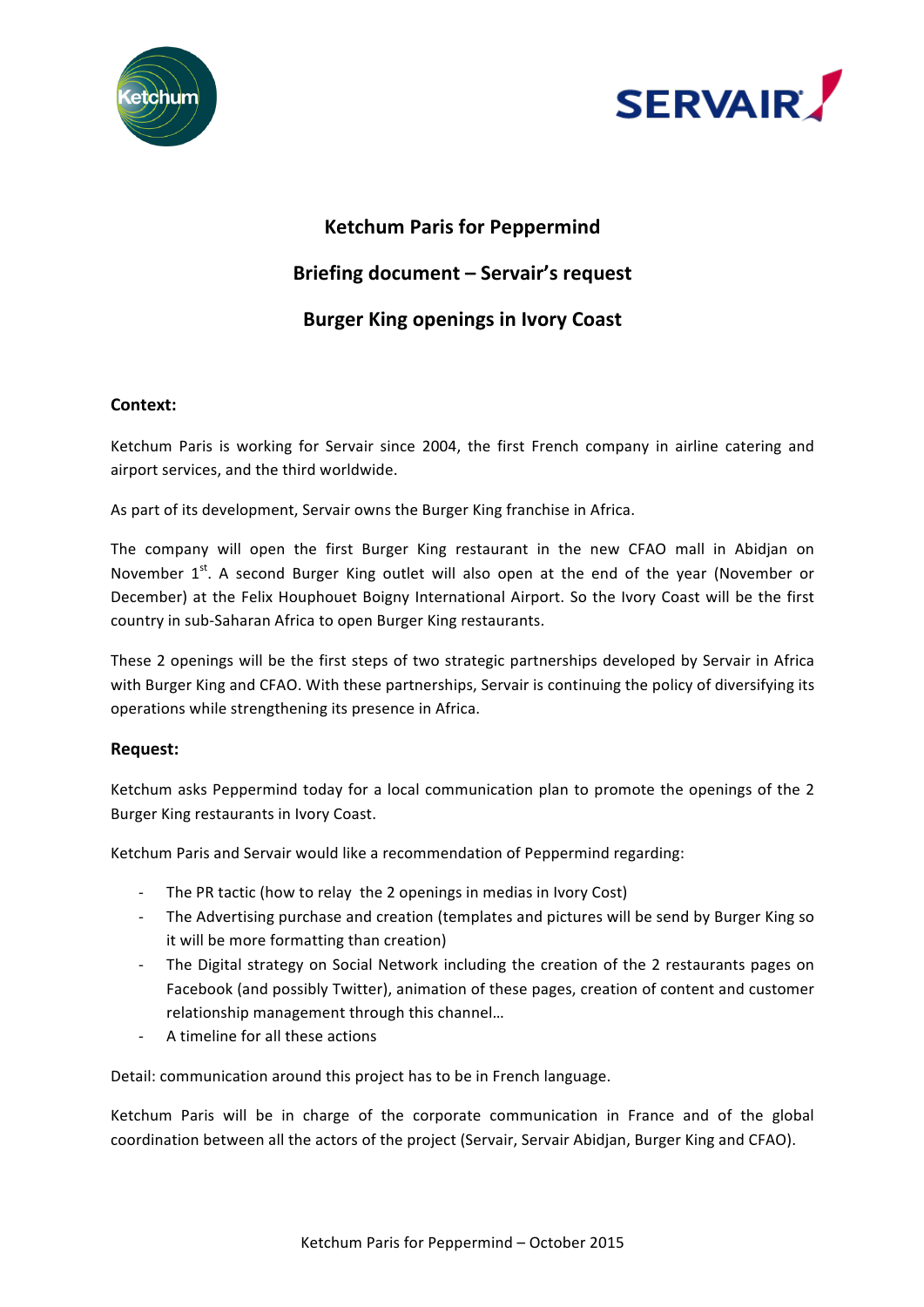



## **Budget:**

No information at this stage but we recommend you to send us an estimate budget in euros with options.

#### **Deadline:**

We need to receive your recommendation as soon as possible.

## **Servair in Africa:**

Operating in Africa since 1989, Servair has progressively emerged on the continent as a major player in airline catering. With 21 units in 2015, the group is now the leading caterer on the African continent, employing 3,250 people.

The 21 Servair catering units in Africa:

- Benin (Cotonou)
- Burkina Faso (Ouagadougou)
- Cameroon (Douala)
- Democratic Republic of Congo (Kinshasa)
- Gabon (Libreville)
- Ghana (Accra)
- Guinea (Conakry)
- Ivory Coast (Abidjan)
- Kenya (Nairobi & Mombasa)
- Republic of Congo (Brazzaville & Pointe-Noire)
- Mali (Bamako)
- Mauritania (Nouakchott)
- Marocco (Casablanca, Marrakesh & Agadir)
- Nigeria (Lagos)
- Senegal (2 units in Dakar)
- Togo (Lome)

#### **About Servair Abidjan:**

Servair Abidjan existed since 1968, originally created as the Ivorian Company for Tourist Equipment and Hotelier (SIETH) and renamed Abidjan Catering during the installation on the Felix Houphouet Boigny International Airport in Abidjan in 1985.